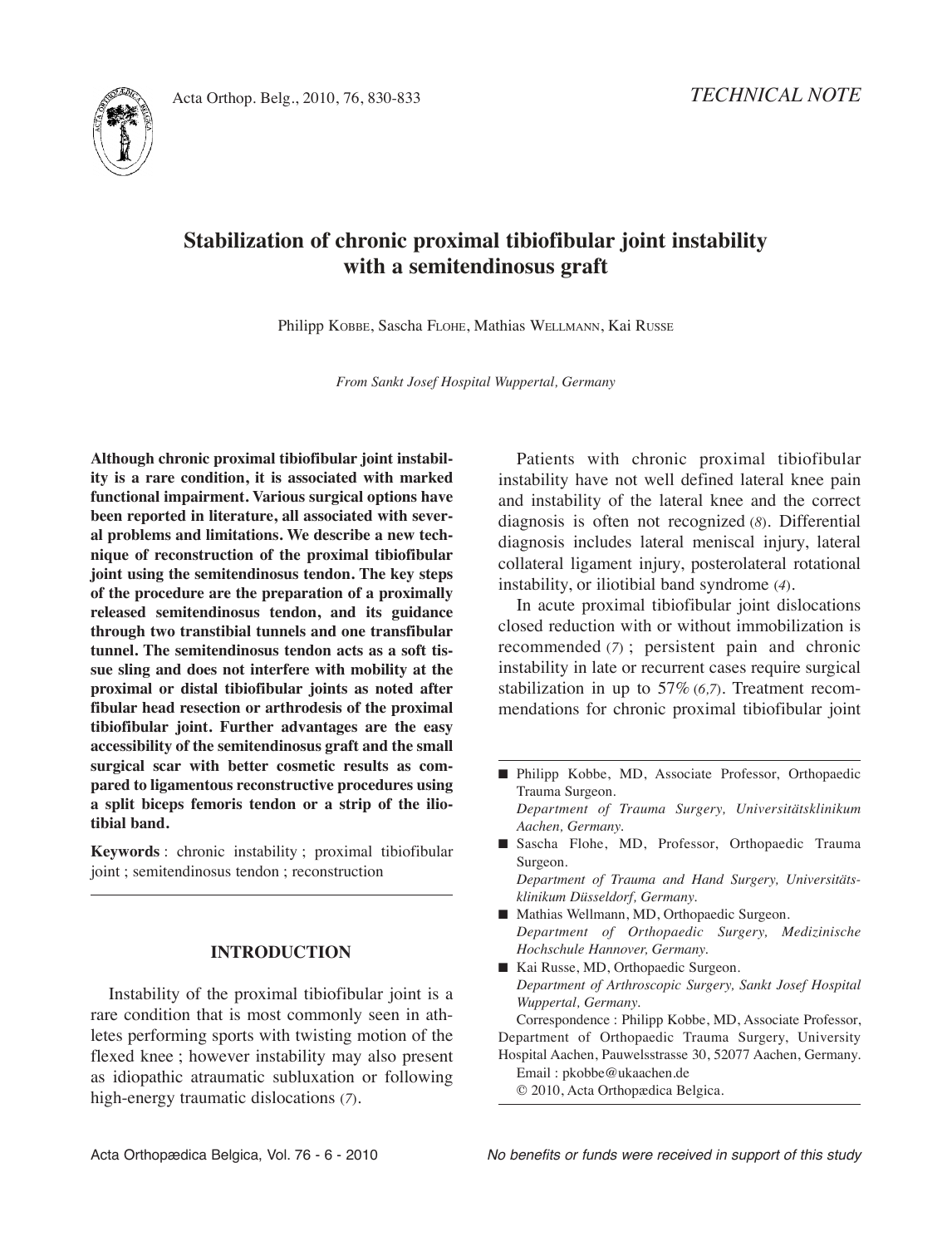instability include fibular head resection (*6*), arthrodesis of the proximal tibiofibular joint (*6*), ligament reconstruction using the iliotibial band or the biceps femoris tendon (*1,5,9,10*).

We present a new technique for fixation of the proximal tibiofibular joint using a semitendinosus graft.

## **ILLUSTRATIVE CASE**

A 19-year-old female soccer player presents in our department with persistent pain of the lateral aspect of her right knee radiating in her lateral thigh. She reports that activities requiring knee flexion intensify the pain. She has a history of two torsion injuries of her right knee respectively 18 and 21 months earlier. Upon her first injury she was diagnosed with a sprain of the lateral collateral ligament. She underwent an arthroscopic partial resection of a medial meniscal tear and microfracturing of a grade II cartilage damage of her lateral tibial plateau.

Clinical examination showed no effusion of the femorotibial joint, no meniscal signs, no ligament laxity, and no femoropatellar pain. Upon manual pressure the right fibula head showed a painful anterior-posterior instability increasing with flexion of the knee. Pain increased with dorsiflexion of the foot. She had full range of motion in the right knee. No swelling of the tibiofibular joint or nervous deficit from the peroneal nerve could be observed. The contralateral knee was examined in a similar fashion and the proximal tibiofibular joint was found to be stable.

Plain anteroposterior and lateral radiographs as well as a CT scan of the right knee revealed no permanent dislocation of the proximal tibiofibular joint.

Based on the clinical presentation and considering patient's age and physical activity, we recommended reconstruction of the proximal tibiofibular joint using a semitendinosus graft.

## *Surgical technique*

The procedure is carried out under general anesthesia with the patient in supine position and the knee flexed 30°. A tourniquet is applied to the thigh and the leg is exsanguinated by inflation of the cuff to 250 mmHg. Harvesting of the semitendinosus grafts follows established protocols. Briefly, a 2.5-cm oblique incision is made 4 cm medial and just distal to the tibial tubercle and the semitendinosus tendon is identified. The tendon is isolated from the gracilis tendon by blunt dissection and division of adhesions and fascial bands. With an open-ended tendon stripper a distally attached 28 cm semitendinosus graft is harvested. The last 2 cm of the proximal end of the graft are reinforced with 2/0 Ethibond and the graft is stretched manually for approximately 10 minutes.

A 5-cm longitudinal incision is centered over the fibular head and the biceps femoris tendon and the common peroneal nerve are identified by blunt dissection.

The placement of the tunnels is illustrated in fig 1. A commercially available ACl drill guide is used to insert a Kirschner wire from the medial tibial condyle to the posterolateral aspect of the tibia behind the fibular head (tunnel 1). The second wire is placed under protection of the peroneal nerve with the surgeon`s finger from anterior to posteroir on the proximal fibular head (tunnel 2). The entry point for the third wire is the lateral tibia at the level of the anterior proximal fibular head aiming towards the entry point of the first wire at the medial tibial condyle leaving a small bone bridge between both tunnels (tunnel 3). The Kirchner wires are overdrilled with a 4.5-mm cannulated drill and the graft is passed through tunnel 1 followed by tunnel 2 and 3 with an Ethibond fiber loop (fig 2). Finally, two suture anchors fix the tendon to the medial tibial condyle under tension with the fibular head in the reduced position. Graft excess may then be trimmed. The proximal tibiofibular joint reduction should then be tested manually for stability in all directions. The fibular head may be temporarily stabilised with a 2.0-mm Kirschner wire for 6 weeks (fig 3). Finally, the wound is irrigated and closed in routine fashion.

### *Postsurgical course*

The patient is allowed progressive weight bearing with crutches over the course of the next 4 weeks. A brace limiting flexion to 60° is discarded after 4 weeks. In case of additional stabilization of the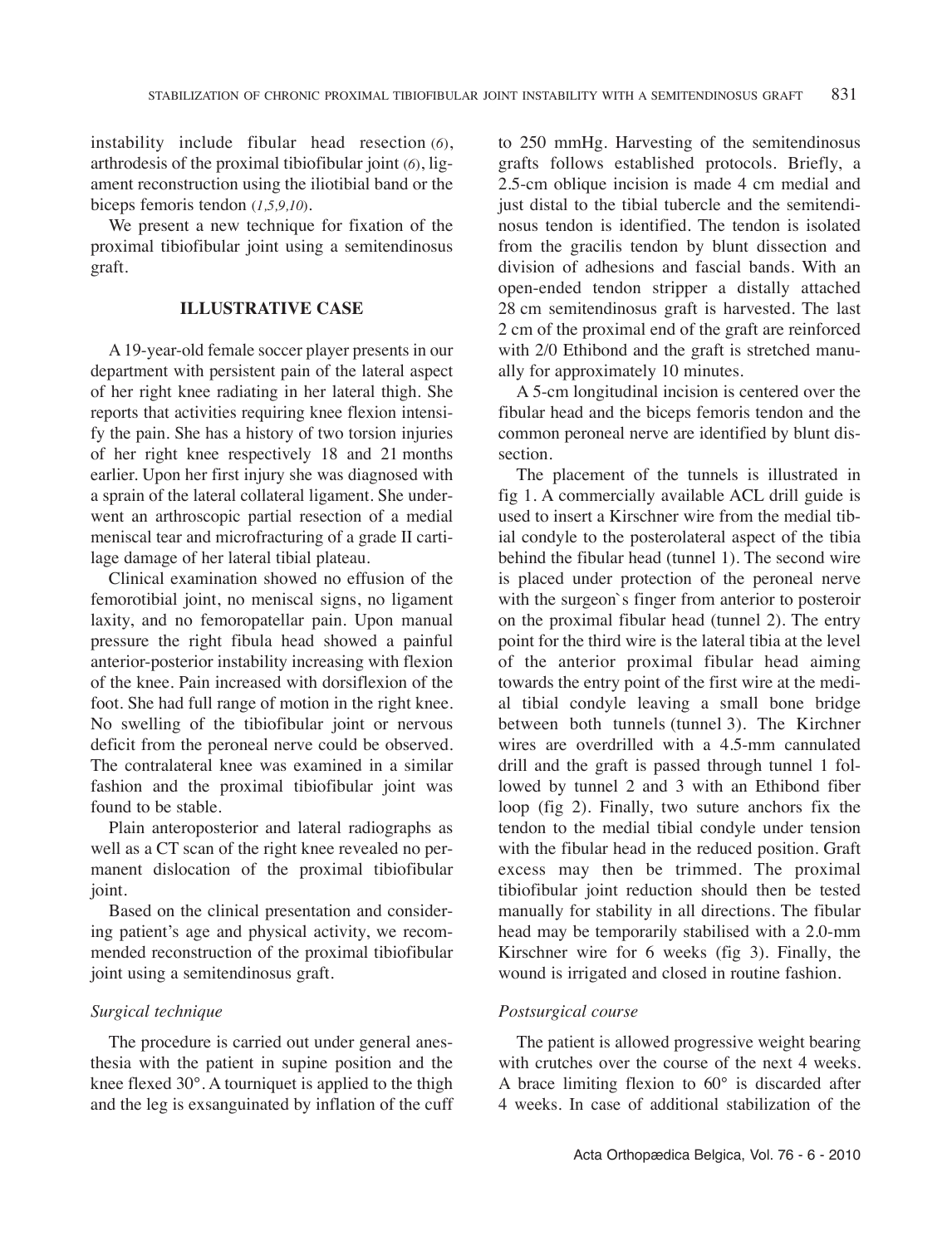

*Fig. 1*. — Tunnel placement for semitendinosus graft insertion.



*Fig. 3.* — Postsurgical AP and lateral radiographs showing tunnel placement, fixation of the semitendinosus graft with two suture anchors, and the temporary reduction of the fibular head with a Kirschner wire.



*Fig. 2.* — Intraoperative view showing the insertion of the semitendinosus graft passed through the drill holes using a vessel loop.

proximal tibiofibular joint with a Kirschner wire, this is removed at 6 weeks and progressive closedchain strengthening of the quadriceps and hamstring muscles of the leg is started. Six months after surgery, the patient is allowed to return to sports.

## **DISCUSSION**

The incidence of chronic proximal tibiofibular joint instability is often underestimated and the diagnosis, as seen in our case, may be confused

with other, better described and recognized injuries to the lateral knee (*7,8*)*.*

Various surgical corrections of chronic unstable proximal tibiofibular joints have been described in the literature, such as resection of the proximal end of the fibula, arthrodesis of the proximal tibiofibular joint with or without fibular osteotomy, and different ligament reconstruction (*5,6,9,10*) ; however all are associated with several problems and limitations.

Fibular head resection requires excision of the head and neck of the fibula preserving the fibular styloid and the lateral collateral ligament. It is frequently complicated with the development of chronic ankle pain and knee instability (*2*). Therefore, fibular head resection for chronic proximal tibiofibular joint instability is only indicated in cases of associated peroneal nerve symptoms (*7*). An alternative to fibular head resection is arthrodesis of the proximal tibiofibular joint. Arthrodesis preserves knee stability, but prevents rotation of the proximal fibula and is associated with increased rotational stress at the ankle which often results in pain as well as instability of the ankle joint (*7*). Although, this may be alleviated by additional resection of 1.5 cm of the fibula at the junction of the proximal and middle third to avoid overconstraining of the fibula (*6,7*), both, resection of the